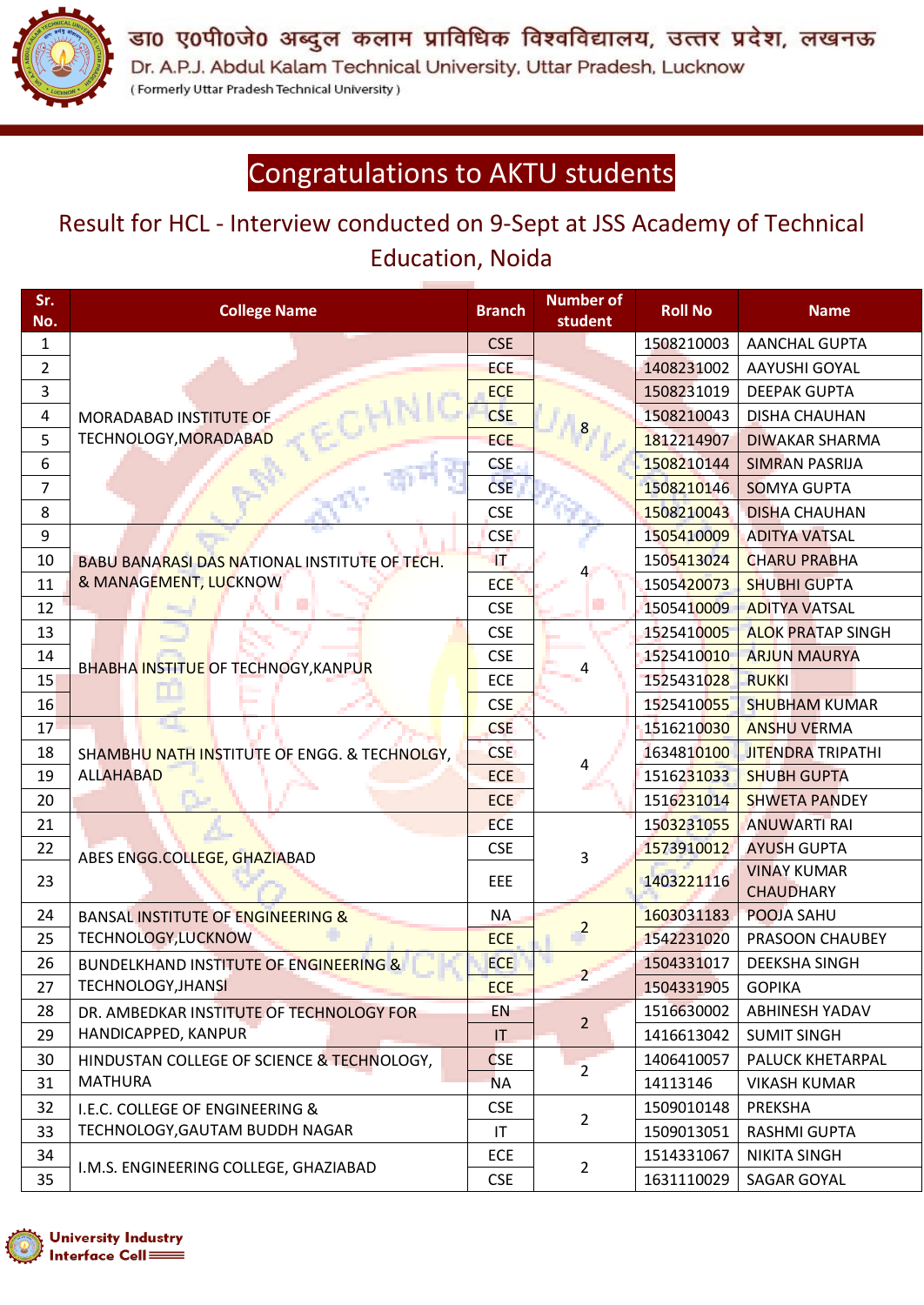

## डा0 ए0पी0जे0 अब्दुल कलाम प्राविधिक विश्वविद्यालय, उत्तर प्रदेश, लखनऊ

Dr. A.P.J. Abdul Kalam Technical University, Uttar Pradesh, Lucknow<br>(Formerly Uttar Pradesh Technical University)

| Sr.<br>No. | <b>College Name</b>                                                                 | <b>Branch</b>           | <b>Number of</b><br>student | <b>Roll No</b> | <b>Name</b>                            |
|------------|-------------------------------------------------------------------------------------|-------------------------|-----------------------------|----------------|----------------------------------------|
| 36         | INSTITUTE OF ENGINEERING AND TECHNOLOGY,                                            | <b>CSE</b>              |                             | 1614313012     | <b>AJEET</b>                           |
| 37         | <b>LUCKNOW</b>                                                                      | <b>NA</b>               | 2                           | 1602713002     | <b>VIVEK VERMA</b>                     |
| 38         |                                                                                     | <b>CSE</b>              |                             | 1516510046     | <b>AVIRAL SHUKLA</b>                   |
| 39         | KANPUR INSTITUTE OF TECHNOLOGY, KANPUR                                              | <b>ECE</b>              | $\overline{2}$              | 1516531034     | RANJANA KUSHWAHA                       |
| 40         | KIET GROUP OF INSTITUTION, GHAZIABAD                                                | <b>ECE</b>              | $\overline{2}$              | 1502931082     | <b>MANISH KUMAR</b><br><b>VERMA</b>    |
| 41         |                                                                                     | <b>CSE</b>              |                             | 1516110222     | <b>TEJASHVI</b>                        |
| 42         | MEERUT INSTITUTE OF ENGINEERING & TECHNOLOGY,                                       | <b>ECE</b>              |                             | 1529231004     | <b>MANISH KUMAR</b>                    |
| 43         | <b>MEERUT</b><br>取りする                                                               | <b>CSE</b>              | $\overline{2}$              | 1506810320     | <b>SWETA YADAV</b>                     |
| 44         | RAJ KUMAR GOEL ENGINEERING COLLEGE,                                                 | ECE                     |                             | 1503331129     | <b>UPENDRA YADAV</b>                   |
| 45         | <b>GHAZIABAD</b>                                                                    | IT.                     | 2 <sub>1</sub>              | 1603210008     | <b>VISHAL GUPTA</b>                    |
| 46         |                                                                                     | Đ.                      |                             | 1573613026     | <b>NIKHIL GUPTA</b>                    |
| 47         | RAJKIYA ENGINEERING COLLEGE, AMBEDKAR NAGAR                                         | $\mathsf{I} \mathsf{T}$ | 2                           | 1573613026     | <b>NIKHIL GUPTA</b>                    |
| 48         | <b>ACCURATE INSTITUTE OF MANAGEMENT &amp;</b><br>TECHNOLOGY, GAUTAM BUDDH NAGAR     | <b>CSE</b>              | 1.                          | 1522510158     | <b>RIMA KUMARI</b>                     |
| 49         | AJAY KUMAR GARG ENGG. COLLEGE, GHAZIABAD                                            | <b>ECE</b>              | $\overline{1}$              | 1603010237     | NIMISHA SRIVASTAVA                     |
| 50         | ALIGARH COLLEGE OF ENGG. & TECH, ALIGARH                                            | $\mathsf{I}\mathsf{T}$  | $\mathbf{1}$                | 1510913004     | <b>NISHA SHARMA</b>                    |
| 51         | AMBALIKA INSITUTE OF MANAGEMENT AND<br>TECHNOLOGY, LUCKNOW                          | <b>CSE</b>              | $\mathbf{1}$                | 1522510037     | <b>ANCHAL OJHA</b>                     |
| 52         | ANAND ENGINEERING COLLEGE, AGRA                                                     | <b>CSE</b>              | $\mathbf{1}$                | 1500310025     | <b>JYOTI TYAGI</b>                     |
| 53         | AZAD INSTITUTE OF ENGINEERING &<br>TECHNOLOGY, LUCKNOW                              | <b>CSE</b>              | $\mathbf{L}$                | 1616510056     | <b>MAYANK KUMAR</b>                    |
| 54         | <b>B.B.S.COLLEGE OF ENGGINERING AND</b><br>TECHNOLOGY, ALLAHABAD                    | EEE                     | 1                           | 1513821010     | <b>INDRAJEET KUMAR</b>                 |
| 55         | DELHI INSTITUTE OF ENGINEERING & TECHNOLOGY,<br><b>MEERUT</b>                       | <b>CSE</b>              | $\mathbf{1}$                | 1549810043     | <b>VIJAY KHOKHAR</b>                   |
| 56         | DR. K.N. MODI ENGINEERING COLLEGE, GHAZIABAD                                        | <b>CSE</b>              | 1                           | 1407710004     | <b>ABHISHEK PRATAP</b><br><b>SINGH</b> |
| 57         | <b>FEROZ GANDHI INSTITUTE OF ENGINEERING</b><br>&TECHNOLOGY, RAIBAREILLY            | ECE                     | $\mathbf{1}$                | 1518731023     | <b>AMIT CHAUDHARY</b>                  |
| 58         | G.C.R.G. MEMORIAL TRUST'S GROUP OF<br>INSTITUTIONS, FACULTY OF ENGINEERING, LUCKNOW | <b>CSE</b>              | 1                           | 1547310011     | <b>ASHUTOSH SHARMA</b>                 |
| 59         | G.L. BAJAJ INSTITUTE OF TECHNOLOGY &<br>MANAGEMENT, GAUTAM BUDDH NAGAR              | <b>ECE</b>              | $\blacksquare$              | 1519231109     | <b>UDAY KUMAR</b>                      |
| 60         | GALGOTIA'S COLLEGE OF ENGG. & TECHNOLOGY,<br><b>GAUTAM BUDDH NAGAR</b>              | <b>CSE</b>              | $\mathbf{1}$                | 1513101364     | <b>NIKHIL GUPTA</b>                    |
| 61         | <b>GREATER NOIDA INSTITUTE OF</b><br>TECHNOLOGY, GAUTAM BUDDH NAGAR                 | IT                      | $\mathbf{1}$                | 1513213097     | <b>SHREYA SINGH</b>                    |
| 62         | H.R. INSTITUTE OF TECHNOLOGY, GHAZIABAD                                             | <b>CSE</b>              | $\mathbf{1}$                | 1603010019     | TANUJ AGGARWAL                         |
| 63         | INDERPRASTHA ENGINEERING COLLEGE, GHAZIABAD                                         | <b>ECE</b>              | $\mathbf{1}$                | 1503031011     | <b>ACHINT RASTOGI</b>                  |
| 64         | J.P. INSTITUTE OF ENGINEERING &<br>TECHNOLOGY, MEERUT                               | <b>ECE</b>              | 1                           | 1612213069     | <b>GAURAV KUMAR</b>                    |
| 65         | PRANVEER SINGH INSITUTE OF TECHNOLOGY, KANPUR                                       | ECE                     | 1                           | 1603010064     | <b>SUMIT MAHESHWARI</b>                |
| 66         | PRASAD INSTITUTE OF TECHNOLOGY, JAUNPUR                                             | EE                      | $\mathbf{1}$                | 1514420024     | RISHABH VERMA                          |
| 67         | R.D.ENGINEERING COLLEGE, GHAZIABAD                                                  | <b>ECE</b>              | $\mathbf{1}$                | 1423131029     | SHIV PRAKASH YADAV                     |